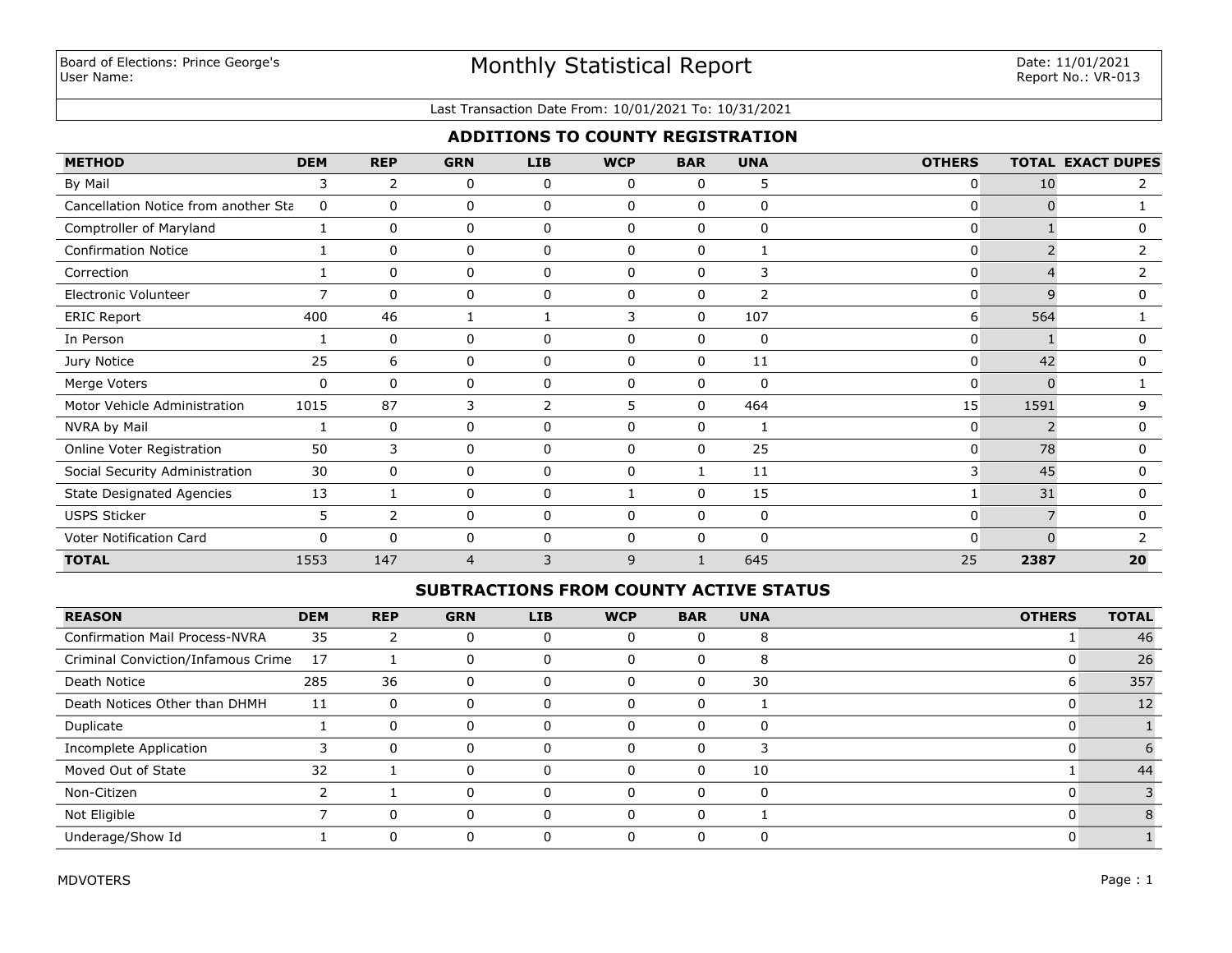Monthly Statistical Report Last Transaction Date From: 10/01/2021 To: 10/31/2021 Board of Elections: Prince George's User Name: Date: 11/01/2021 Report No.: VR-013 Voter Request 1 0 0 0 0 0 0 0 1 **TOTAL** 1676 184 3 11 1 1 398 33 **2307** County Transfer Out -1270 -143 -3 -11 -1 -1 -336 -25 -1790 Duplicate/Merged 11 0 0 0 0 0 1 0 12

## **AFFILIATION CHANGES**

| <b>CHANGE</b> | <b>DEM</b> | <b>REP</b>    | <b>GRN</b> | <b>LIB</b> | <b>WCP</b> | <b>BAR</b> | <b>UNA</b> | <b>OTHERS</b> | <b>TOTAL</b> |
|---------------|------------|---------------|------------|------------|------------|------------|------------|---------------|--------------|
| From          | 241        | $\sim$<br>.66 |            |            |            |            | 67         | 63            | 444          |
| To            | 90         | ドフ<br>ັ       |            |            |            |            | 225        | 60            | 444          |
| <b>TOTAL</b>  | $-151$     | -9            |            |            |            |            | 158        |               |              |

# **CURRENT ACTIVE REGISTRATION**

| <b>ACTIVITY</b>              | <b>DEM</b> | <b>REP</b> | <b>GRN</b> | <b>LIB</b> | <b>WCP</b> | <b>BAR</b> | <b>UNA</b> | <b>OTHERS</b> | <b>TOTAL</b> |
|------------------------------|------------|------------|------------|------------|------------|------------|------------|---------------|--------------|
| <b>BEGINNING OF REPORT</b>   | 468004     | 37904      | 709        | 1235       | 351        | 149        | 81147      | 11082         | 600581       |
| ADDITIONS $(+)$              | 1553       | 147        | 4          | 3          | 9          |            | 645        | 25            | 2387         |
| REINSTATED (+)               | 60         |            | 0          | 0          |            |            | 16         |               | 80           |
| CANCELLED (-)                | -356       | $-39$      | 0          | 0          | 0          |            | $-50$      | $-7$          | $-452$       |
| COUNTY TRANSFER OUT (-)      | $-1270$    | $-143$     | $-3$       | $-11$      | $-1$       | -1         | $-336$     | $-25$         | $-1790$      |
| AFFILIATION CHANGES (+ OR -) | $-151$     | -9         | 0          | 4          | 0          |            | 158        | -3            | $\Omega$     |
| * INACTIVATED (-)            | $-46$      | $-2$       | 0          | 0          | $\Omega$   |            | -9         | -1            | $-58$        |
| $*$ REACTIVATED $(+)$        | 143        | 12         |            |            | 0          |            | 37         | ь             | 200          |
| <b>END OF REPORT TOTALS</b>  | 467937     | 37872      | 712        | 1231       | 361        | 150        | 81608      | 11077         | 600948       |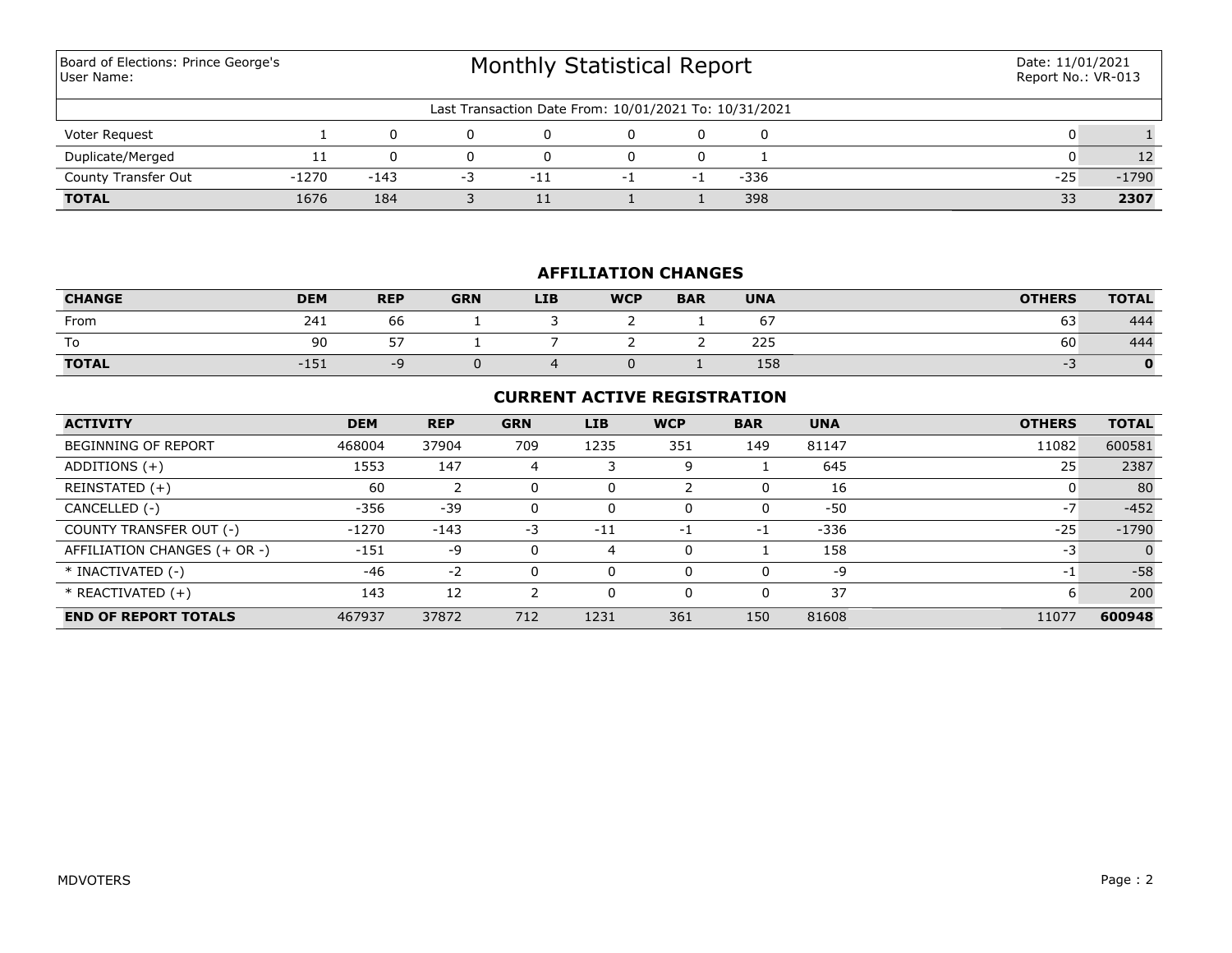#### Last Transaction Date From: 10/01/2021 To: 10/31/2021

#### **INACTIVE REGISTRATION**

### **SUBTRACTIONS FROM COUNTY INACTIVE STATUS**

| <b>REASON</b>                    | <b>DEM</b>     | <b>REP</b>     | <b>GRN</b> | <b>LIB</b> | <b>WCP</b>   | <b>BAR</b>   | <b>UNA</b> | <b>OTHERS</b> | <b>TOTAL</b>   |
|----------------------------------|----------------|----------------|------------|------------|--------------|--------------|------------|---------------|----------------|
| By Mail                          |                | 0              | 0          | 0          | 0            | 0            | 0          | 2             | 3              |
| <b>Confirmation Notice</b>       | 8              | $\overline{2}$ | 0          | 0          | 0            | 0            | 0          | 0             | 10             |
| Correction                       | 9              |                | 0          | 0          | $\mathbf 0$  | 0            | 5          | 0             | 15             |
| Death Notice                     | $\overline{7}$ | 0              | 0          | 0          | $\mathbf 0$  | $\mathbf{0}$ |            | 0             | $\,8\,$        |
| Duplicate                        | 0              |                | 0          | 0          | 0            | 0            | 0          | 0             |                |
| Jury Notice                      | 28             | 2              | 0          | 0          | 0            | 0            | 12         | 0             | 42             |
| Motor Vehicle Administration     | 96             | 3              |            | 0          | 0            | 0            | 17         | 3             | 120            |
| Moved Out of State               | 298            | 68             | 2          | 3          | $\mathbf{1}$ | 0            | 79         | 3             | 454            |
| Not Eligible                     |                | 0              | 0          | 0          | 0            | 0            | 0          | 0             |                |
| Online Voter Registration        |                | 0              | 0          | 0          | $\mathbf 0$  | $\Omega$     | 0          |               | $\overline{2}$ |
| <b>State Designated Agencies</b> | $\overline{2}$ | 0              | 0          | 0          | 0            | 0            | 0          | 0             | $\overline{2}$ |
| <b>USPS Sticker</b>              |                | 0              | 0          | 0          | 0            | 0            | 2          | 0             | 3              |
| Duplicate/Merged                 |                | 0              | 0          | 0          | 0            | 0            | 0          | 0             | $\overline{0}$ |
| County Transfer Out              | $-27$          | 0              | 0          | 0          | $\Omega$     | 0            | $-10$      | 0             | $-37$          |
| <b>TOTAL</b>                     | 479            | 77             | 3          | 3          | $\mathbf{1}$ | $\mathbf{0}$ | 126        | 9             | 698            |

# **CURRENT INACTIVE REGISTRATION**

| <b>ACTIVITY</b>              | <b>DEM</b> | <b>REP</b> | <b>GRN</b> | <b>LIB</b> | <b>WCP</b> | <b>BAR</b> | <b>UNA</b> | <b>OTHERS</b> | <b>TOTAL</b>   |
|------------------------------|------------|------------|------------|------------|------------|------------|------------|---------------|----------------|
| <b>BEGINNING OF REPORT</b>   | 23064      | 2734       | 70         | 169        | 10         | 4          | 6043       | 497           | 32591          |
| $*$ INACTIVATED $(+)$        | 46         |            |            | 0          | 0          |            | q          |               | 58             |
| *REACTIVATED (-)             | $-149$     | -8         | -1         | 0          | 0          |            | $-36$      | -6            | $-200$         |
| COUNTY TRANSFER OUT (-)      | $-27$      |            |            | 0          | 0          |            | $-10$      |               | $-37$          |
| AFFILIATION CHANGES (+ OR -) |            |            |            | 0          | $\Omega$   |            |            |               | $\overline{0}$ |
| CANCELLED FROM INACTIVE (-)  | $-331$     | $-74$      | $-2$       | -3         | -1         |            | $-83$      | -5            | $-499$         |
| PENDING FROM INACTIVE (-)    |            |            |            | 0          | $\Omega$   |            |            |               | $\Omega$       |
| <b>TOTAL INACTIVE</b>        | 22603      | 2654       | 67         | 166        | 9          |            | 5923       | 487           | 31913          |

# **ACTIVE AND INACTIVE REGISTRATION TOTAL REGISTRATION RECORDS**